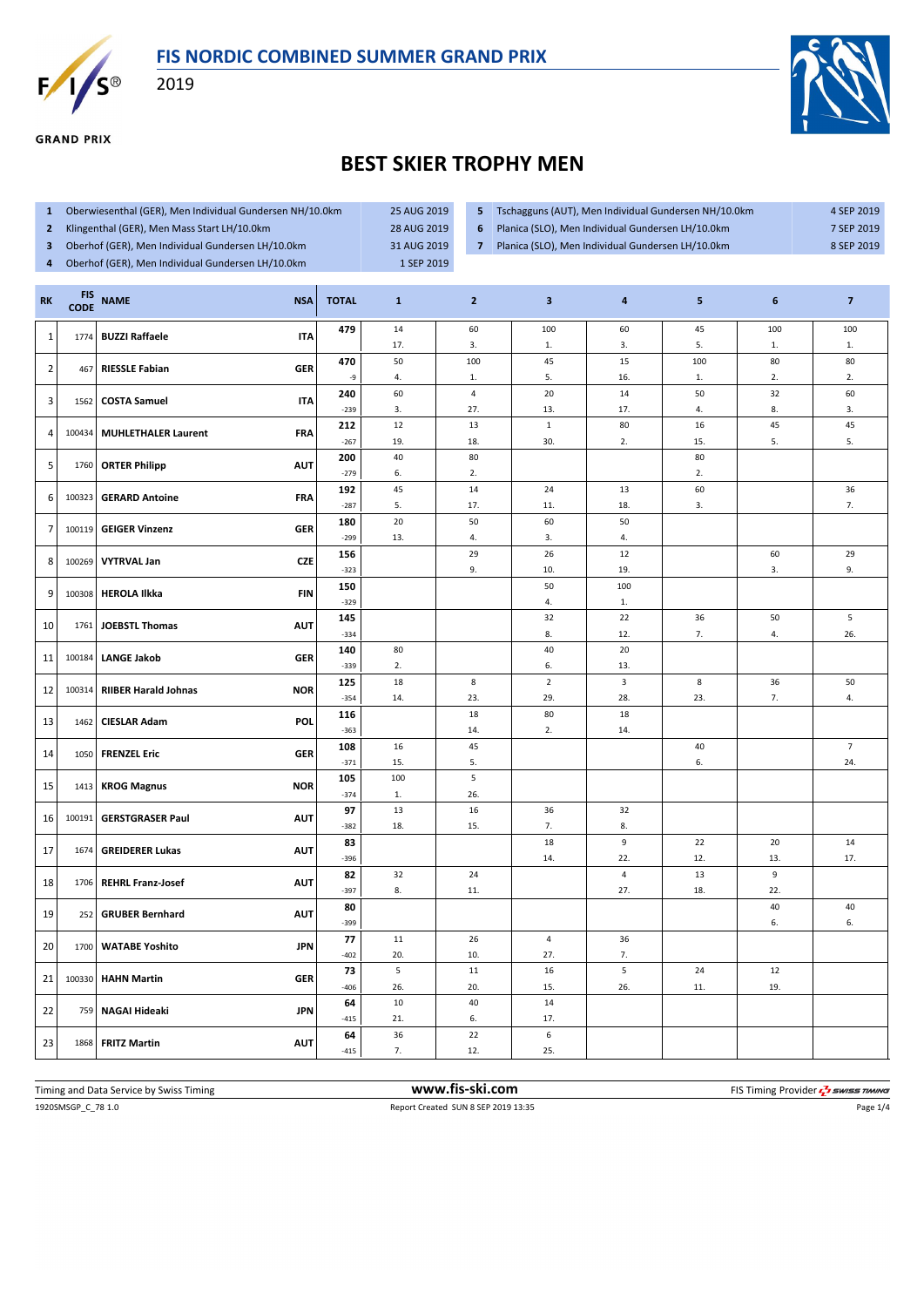

2019



**GRAND PRIX** 

## **BEST SKIER TROPHY MEN**

| <b>RK</b> | <b>FIS</b> | CODE NAME<br><b>NSA</b>                   | <b>TOTAL</b> | $\mathbf{1}$          | $\mathbf{2}$        | 3                     | 4              | 5         | 6                     | $\overline{7}$ |
|-----------|------------|-------------------------------------------|--------------|-----------------------|---------------------|-----------------------|----------------|-----------|-----------------------|----------------|
| 24        | 100538     | <b>MUTRU Leevi</b><br>FIN                 | 62<br>$-417$ |                       |                     | 22<br>12.             | 40<br>6.       |           |                       |                |
| 25        | 100357     | <b>SCHMID Julian</b><br><b>GER</b>        | 61<br>$-418$ |                       | 6<br>25.            |                       |                | 26<br>10. | 11<br>20.             | 18<br>14.      |
| 26        | 100965     | <b>LAMPARTER Johannes</b><br><b>AUT</b>   | 58<br>$-421$ | 22<br>12.             | 36<br>7.            |                       |                |           |                       |                |
| 27        |            | <b>JPN</b><br>1136 WATABE Akito           | 58           | 24                    | 32                  |                       | $\overline{2}$ |           |                       |                |
| 28        | 100280     | <b>PORTYK Tomas</b><br>CZE                | $-421$<br>58 | 11.                   | 8.                  | 15                    | 29.<br>11      |           |                       | 32             |
| 29        | 100526     | <b>MAEKIAHO Arttu</b><br><b>FIN</b>       | $-421$<br>56 |                       |                     | 16.<br>11             | 20.<br>45      |           |                       | 8.             |
|           |            |                                           | $-423$<br>52 |                       | 10                  | 20.                   | 5.<br>26       |           | 16                    |                |
| 30        |            | 100179 KUPCZAK Szczepan<br><b>POL</b>     | $-427$<br>51 |                       | 21.                 |                       | 10.            |           | 15.<br>29             | 22             |
| 31        | 100167     | <b>ILVES Kristjan</b><br>EST              | $-428$       |                       |                     |                       |                |           | 9.                    | 12.            |
| 32        | 100100     | <b>RIIBER Jarl Magnus</b><br><b>NOR</b>   | 50<br>$-429$ |                       |                     |                       |                |           | 24<br>11.             | 26<br>10.      |
| 33        | 1029       | <b>PITTIN Alessandro</b><br><b>ITA</b>    | 44<br>$-435$ | 15<br>16.             |                     |                       |                | 29<br>9.  |                       |                |
| 34        | 100395     | <b>VRHOVNIK Vid</b><br><b>SLO</b>         | 44<br>$-435$ | 26<br>10.             |                     |                       |                |           | 15<br>16.             | 3<br>28.       |
| 35        | 100480     | <b>NOR</b><br><b>SKOGLUND Aleksander</b>  | 42<br>$-437$ |                       | 9<br>22.            | 9<br>22.              | 24<br>11.      |           |                       |                |
| 36        | 592        | <b>AUT</b><br><b>KLAPFER Lukas</b>        | 41           | 29<br>9.              |                     | 12<br>19.             |                |           |                       |                |
| 37        | 100017     | <b>YAHIN Ernest</b><br><b>RUS</b>         | $-438$<br>41 | $\mathsf g$           |                     |                       |                | 20        | 8                     | 4              |
| 38        | 100797     | <b>OFTEBRO Einar Luraas</b><br><b>NOR</b> | $-438$<br>38 | 22.                   |                     |                       |                | 13.       | 23.<br>22             | 27.<br>16      |
|           |            | <b>JPN</b>                                | $-441$<br>36 |                       |                     |                       |                |           | 12.<br>26             | 15.<br>10      |
| 39        |            | 1768 SHIMIZU Aguri                        | $-443$<br>33 | $\mathbf{3}$          |                     | $\mathbf{3}$          |                |           | 10.<br>$\overline{7}$ | 21.<br>20      |
| 40        | 100460     | <b>KOSTNER Aaron</b><br><b>ITA</b>        | $-446$<br>33 | 28.                   |                     | 28.                   |                | 15        | 24.<br>6              | 13.<br>12      |
| 41        | 1464       | <b>RUNGGALDIER Lukas</b><br><b>ITA</b>    | $-446$       |                       |                     |                       |                | 16.       | 25.                   | 19.            |
| 42        | 100636     | <b>RAINER Marc Luis</b><br><b>AUT</b>     | 33<br>$-446$ | $\overline{7}$<br>24. | $\mathbf{1}$<br>30. |                       |                | 14<br>17. | 5<br>26.              | $\sf 6$<br>25. |
| 43        | 100666     | <b>AUT</b><br><b>RETTENEGGER Stefan</b>   | 32<br>$-447$ |                       |                     |                       |                | 32<br>8.  |                       |                |
| 44        |            | 100495 KARHUMAA Wille<br><b>FIN</b>       | 29<br>$-450$ |                       |                     |                       | 29<br>9.       |           |                       |                |
| 45        | 100588     | <b>FIN</b><br><b>REPONEN Perttu</b>       | 29<br>$-450$ |                       |                     | 29<br>9.              |                |           |                       |                |
| 46        | 100474     | <b>OFTEBRO Jens Luraas</b><br><b>NOR</b>  | 29           |                       |                     |                       |                |           | 18                    | 11             |
| 47        | 100439     | <b>HIRVONEN Eero</b><br><b>FIN</b>        | $-450$<br>29 |                       |                     | 13                    | 16             |           | 14.                   | 20.            |
|           |            |                                           | $-450$<br>27 |                       | 20                  | 18.<br>$\overline{7}$ | 15.            |           |                       |                |
| 48        | 100547     | <b>JPN</b><br>YAMAMOTO Ryota              | $-452$       |                       | 13.                 | 24.                   |                |           |                       |                |

| Timing and Data Service by Swiss Timing | www.fis-ski.com                     | FIS Timing Provider <b>47 SWISS TIMING</b> |
|-----------------------------------------|-------------------------------------|--------------------------------------------|
| 1920SMSGP C 78 1.0                      | Report Created SUN 8 SEP 2019 13:35 | Page 2/4                                   |
|                                         |                                     |                                            |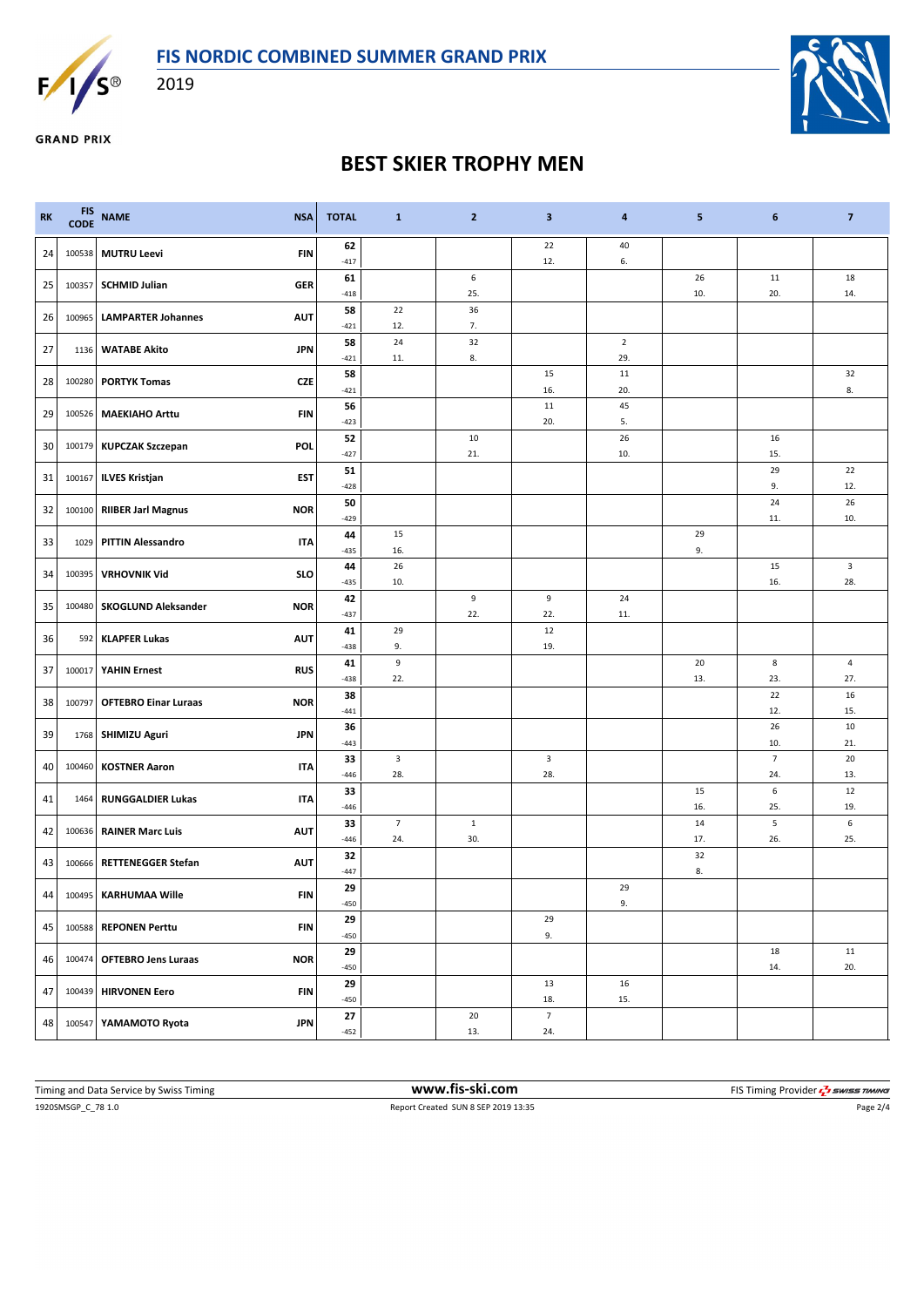

2019



**GRAND PRIX** 

## **BEST SKIER TROPHY MEN**

| <b>RK</b> | FIS<br>CODE | <b>NAME</b><br><b>NSA</b>                   | <b>TOTAL</b>                      | $\mathbf{1}$          | $\mathbf{2}$          | 3         | 4                     | 5                              | 6                     | $\overline{7}$      |
|-----------|-------------|---------------------------------------------|-----------------------------------|-----------------------|-----------------------|-----------|-----------------------|--------------------------------|-----------------------|---------------------|
| 49        | 100268      | PAZOUT Ondrej<br><b>CZE</b>                 | 26<br>$-453$                      |                       |                       |           | 10<br>21.             |                                | 3<br>28.              | 13<br>18.           |
| 50        | 1600        | <b>FAISST Manuel</b><br><b>GER</b>          | 25<br>$-454$                      |                       | 15<br>16.             | 10<br>21. |                       |                                |                       |                     |
| 51        | 100025      | <b>ANDERSEN Espen</b><br><b>NOR</b>         | 25<br>$-454$                      |                       |                       |           |                       |                                | 10<br>21.             | 15<br>16.           |
| 52        | 100002      | <b>NOR</b><br><b>GRAABAK Joergen</b>        | 24<br>$-455$                      |                       |                       |           |                       |                                |                       | 24<br>11.           |
| 53        | 100246      | <b>MRAZ Samuel</b><br><b>AUT</b>            | 23<br>$-456$                      |                       |                       |           |                       | 12<br>19.                      | $\overline{2}$<br>29. | 9<br>22.            |
| 54        | 100266      | <b>DANEK Lukas</b><br>CZE                   | 21<br>$-458$                      |                       |                       |           |                       |                                | 13<br>18.             | 8<br>23.            |
| 55        |             | <b>NOR</b><br>100566 SKOGLUND Andreas       | 20<br>-459                        |                       | 12<br>19.             | 8<br>23.  |                       |                                |                       |                     |
| 56        |             | 100779   IVANOV Vitalii<br><b>RUS</b>       | 18<br>$-461$                      |                       |                       |           |                       | 18<br>14.                      |                       |                     |
| 57        | 100553      | <b>MACH David</b><br><b>GER</b>             | 16<br>$-463$                      | $\mathbf{1}$<br>30.   |                       |           |                       | 11<br>20.                      | $\overline{a}$<br>27. |                     |
| 58        | 100855      | KIMURA Kodai<br><b>JPN</b>                  | 14<br>$-465$                      |                       |                       |           |                       |                                | 14<br>17.             |                     |
| 59        | 100424      | <b>MASTIEV Samir</b><br><b>RUS</b>          | 13<br>$-466$                      |                       |                       | 5<br>26.  | 8<br>23.              |                                |                       |                     |
| 60        | 1821        | <b>WEBER Terence</b><br><b>GER</b>          | 13<br>$-466$                      | $\,$ 6<br>25.         | $\overline{7}$<br>24. |           |                       |                                |                       |                     |
| 61        | 100625      | <b>TYRODE Mael</b><br><b>FRA</b>            | 12<br>$-467$                      |                       |                       |           |                       | 10<br>21.                      |                       | $\mathbf 2$<br>29.  |
| 62        | 100397      | <b>SLO</b><br><b>JELEN Rok</b>              | 10<br>$-469$                      | $\bf8$<br>23.         |                       |           |                       |                                | $\mathbf{1}$<br>30.   | $\mathbf{1}$<br>30. |
| 63        | 100604      | <b>VAXELAIRE Lilian</b><br><b>FRA</b>       | 9<br>$-470$                       |                       |                       |           |                       | 9<br>22.                       |                       |                     |
| 64        | 100354      | <b>GER</b><br><b>HUETTEL Simon</b>          | 9<br>$-470$                       | $\overline{2}$<br>29. |                       |           | $\overline{7}$<br>24. |                                |                       |                     |
| 65        | 100462      | <b>MOCZARSKI Justin</b><br><b>GER</b>       | $\overline{\mathbf{z}}$<br>$-472$ |                       |                       |           |                       | $\overline{7}$<br>24.          |                       |                     |
| 66        |             | <b>GER</b><br>100356   THANNHEIMER Wendelin | 6<br>$-473$                       |                       |                       |           | 6<br>25.              |                                |                       |                     |
| 67        | 100966      | <b>AUT</b><br><b>EINKEMMER Manuel</b>       | 6<br>$-473$                       |                       |                       |           |                       | 6<br>25.                       |                       |                     |
| 68        |             | 100174 PARK Jeun<br><b>KOR</b>              | 5<br>$-474$                       |                       |                       |           |                       | $\sqrt{5}$<br>26.              |                       |                     |
| 69        |             | <b>FRA</b><br>101121 CLARET TOURNIER Samy   | 4<br>$-475$                       |                       |                       |           |                       | 4<br>27.                       |                       |                     |
| 70        | 100811      | <b>FLATLA Kasper Moen</b><br><b>NOR</b>     | 4<br>$-475$                       | $\sqrt{4}$<br>27.     |                       |           |                       |                                |                       |                     |
| 71        | 100799      | NAESVOLD Leif Torbjoern<br><b>NOR</b>       | 4<br>$-475$                       |                       | $\mathsf 3$<br>28.    |           | $\mathbf 1$<br>30.    |                                |                       |                     |
| 72        | 100637      | <b>VALLET Edgar</b><br><b>FRA</b>           | $\mathbf 3$<br>$-476$             |                       |                       |           |                       | $\overline{\mathbf{3}}$<br>28. |                       |                     |
| 73        | 100548      | <b>DENDA Hidefumi</b><br><b>JPN</b>         | $\mathbf 2$<br>$-477$             |                       | $\mathbf 2$<br>29.    |           |                       |                                |                       |                     |

1920SMSGP\_C\_78 1.0 Report Created SUN 8 SEP 2019 13:35 Page 3/4 Timing and Data Service by Swiss Timing **www.fis-ski.com www.fis-ski.com** FIS Timing Provider  $\frac{7}{2}$  SWISS TIMING